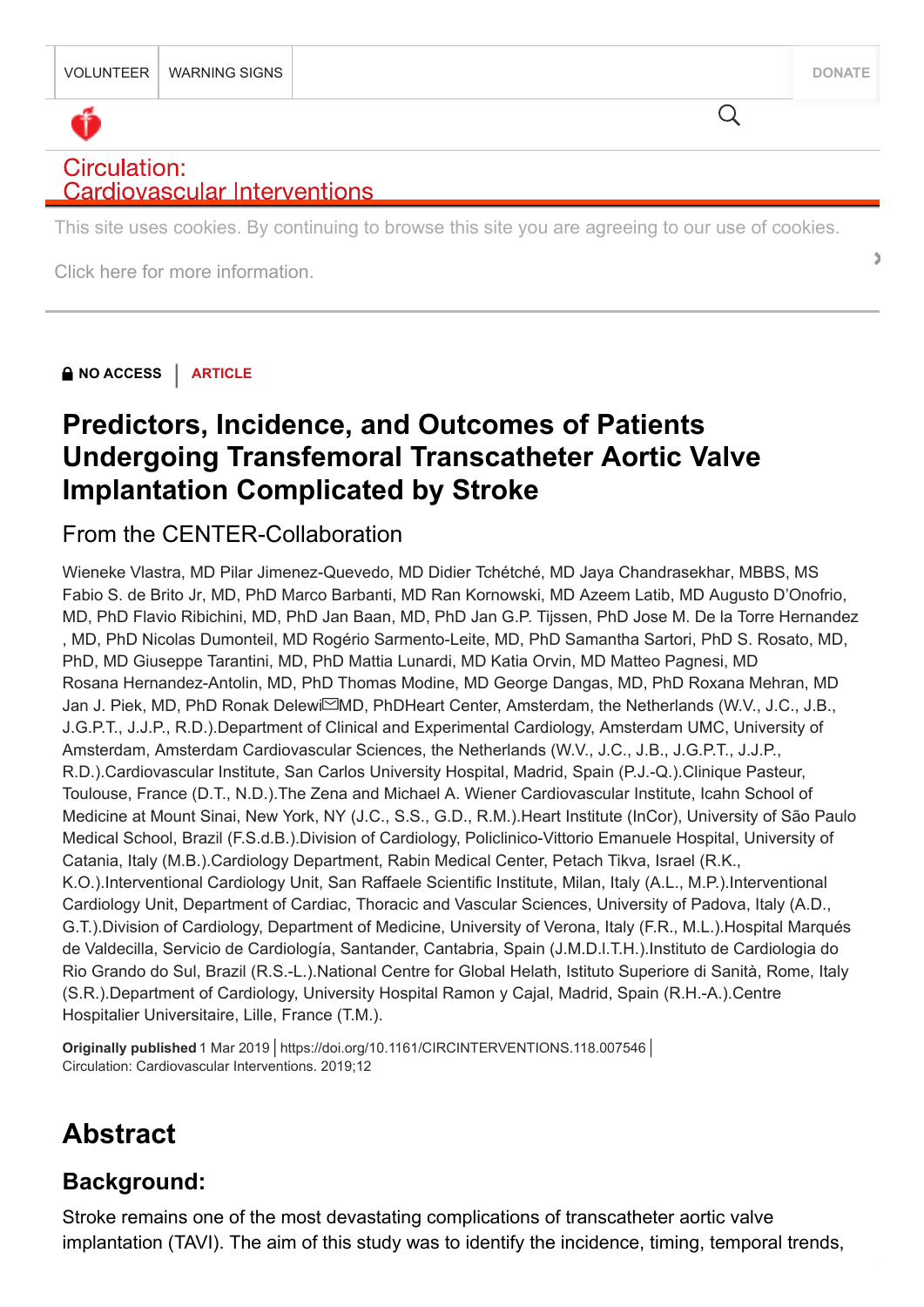and predictors of stroke after TAVI and evaluate the outcomes of patients with stroke.

# **Methods and Results:**

The CENTER-Collaboration is an international collaboration consisting of 3 national registries and 7 local registries or prospective clinical trials, selected through a systematic review. Accordingly, a total of 10 982 patients undergoing transfemoral TAVI between 2007 and 2018 were included in the current patient-level pooled analyses. A total of 261 patients (2.4%) experienced stroke during the first month after TAVI. The median time between TAVI and stroke was 1 day (interquartile range, 0–6 days). The stroke rate was comparable in procedures performed in the early years of TAVI (2007–2012) to those in the more recent years of TAVI (2013–2018; both 2.4%; *P*=1.0). Independent predictors of stroke at 30 days were a history of cerebrovascular events (odds ratio, 2.2; 95% CI, 1.4–3.6; *P*=0.0012) and a glomerular filtration rate of <30 mL/min per 1.73 m<sup>2</sup> (odds ratio, 1.7; 95% CI, 1.0–2.8; P=0.05). Stroke occurring within the first 30 days after TAVI was associated with a 6-fold increase of 30-day mortality (odds ratio, 6.0; 95% CI, 4.4–8.1; *P*<0.001). Moreover, patients with stroke more frequently had documented new-onset atrial fibrillation (16% versus 3%; *P*<0.001) and major or life-threatening bleedings (12% versus 7%; *P*=0.002) at 30-day follow-up.

# **Conclusions:**

In this large, global, patient-level analysis, the incidence of stroke after transfemoral TAVI was 2.4%. Prior cerebrovascular events and a low glomerular filtration rate independently predicted the occurrence of stroke after TAVI. The occurrence of stroke after TAVI was associated with a strikingly 6-fold increase of 30-day mortality; additionally, there was a 5-fold higher rate of newonset atrial fibrillation in patients with stroke.

# **Clinical Trial Registration:**

URL: [https://www.clinicaltrials.gov.](https://www.clinicaltrials.gov/) Unique identifier: NCT03588247.



Comparing 30-day outcomes in patients with and without 30-day stroke

# [Download figure](https://www.ahajournals.org/cms/attachment/f3594381-b544-4d27-9537-14af009df65b/e007546fig02.jpg) | [Download PowerPoint](https://www.ahajournals.org/action/downloadFigures?id=fig0&doi=10.1161%2FCIRCINTERVENTIONS.118.007546)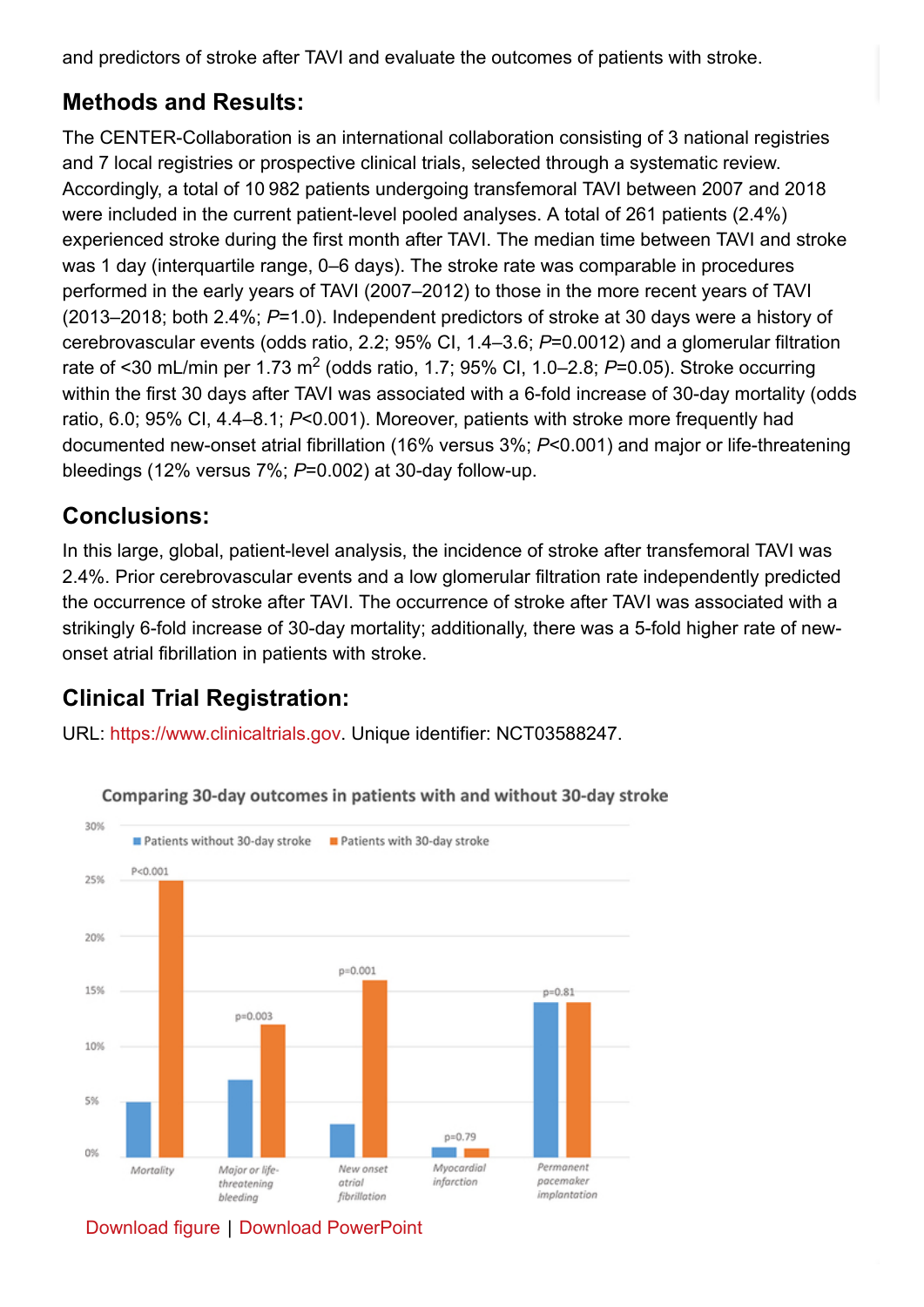## **Footnotes**

The Data Supplement is available at [https://www.ahajournals.org/doi/suppl/10.1161/CIRCINTERVENTIONS.118.007546.](https://www.ahajournals.org/doi/suppl/10.1161/CIRCINTERVENTIONS.118.007546)

Ronak Delewi, MD, PhD, Department of Cardiology, Academic Medical Center–University of Amsterdam, Meibergdreef 9, 1105AZ Amsterdam, the Netherlands. Email [r.delewi@amc.nl](mailto:r.delewi@amc.nl)

# **References**

**1.** Leon MB, Smith CR, Mack MJ, Makkar RR, Svensson LG, Kodali SK, Thourani VH, Tuzcu E M, Miller DC, Herrmann HC, Doshi D, Cohen DJ, Pichard AD, Kapadia S, Dewey T, Babaliaros V, Szeto WY, Williams MR, Kereiakes D, Zajarias A, Greason KL, Whisenant BK, Hodson RW, Mos es JW, Trento A, Brown DL, Fearon WF, Pibarot P, Hahn RT, Jaber WA, Anderson WN, Alu MC, Webb JG; PARTNER 2 Investigators. Transcatheter or surgical aortic-valve replacement in inter mediate-risk patients. **N Engl J Med**[. 2016; 374:1609–1620. doi: 10.1056/NEJMoa1514616](https://www.ahajournals.org/servlet/linkout?suffix=e_1_3_4_2_2&dbid=16&doi=10.1161%2FCIRCINTERVENTIONS.118.007546&key=10.1056%2FNEJMoa1514616) Cro ssref | [Medline](https://www.ahajournals.org/servlet/linkout?suffix=e_1_3_4_2_2&dbid=8&doi=10.1161%2FCIRCINTERVENTIONS.118.007546&key=27040324) | [Google Scholar](http://scholar.google.com/scholar_lookup?hl=en&volume=374&publication_year=2016&pages=1609-1620&journal=N+Engl+J+Med&author=MB+Leon&author=CR+Smith&author=MJ+Mack&author=RR+Makkar&author=LG+Svensson&author=SK+Kodali&author=VH+Thourani&author=EM+Tuzcu&author=DC+Miller&author=HC+Herrmann&author=D+Doshi&author=DJ+Cohen&author=AD+Pichard&author=S+Kapadia&author=T+Dewey&author=V+Babaliaros&author=WY+Szeto&author=MR+Williams&author=D+Kereiakes&author=A+Zajarias&author=KL+Greason&author=BK+Whisenant&author=RW+Hodson&author=JW+Moses&author=A+Trento&author=DL+Brown&author=WF+Fearon&author=P+Pibarot&author=RT+Hahn&author=WA+Jaber&author=WN+Anderson&author=MC+Alu&author=JG+Webb&title=Transcatheter+or+surgical+aortic-valve+replacement+in+intermediate-risk+patients.)

**2.** Leon MB, Smith CR, Mack M, Miller DC, Moses JW, Svensson LG, Tuzcu EM, Webb JG, Fo ntana GP, Makkar RR, Brown DL, Block PC, Guyton RA, Pichard AD, Bavaria JE, Herrmann HC, Douglas PS, Petersen JL, Akin JJ, Anderson WN, Wang D, Pocock S; PARTNER Trial Investigat ors. Transcatheter aortic-valve implantation for aortic stenosis in patients who cannot undergo su rgery. **N Engl J Med**[. 2010; 363:1597–1607. doi: 10.1056/NEJMoa1008232](https://www.ahajournals.org/servlet/linkout?suffix=e_1_3_4_3_2&dbid=8&doi=10.1161%2FCIRCINTERVENTIONS.118.007546&key=20961243) [Crossref](https://www.ahajournals.org/servlet/linkout?suffix=e_1_3_4_3_2&dbid=16&doi=10.1161%2FCIRCINTERVENTIONS.118.007546&key=10.1056%2FNEJMoa1008232) | Medline | [Google Scholar](http://scholar.google.com/scholar_lookup?hl=en&volume=363&publication_year=2010&pages=1597-1607&journal=N+Engl+J+Med&author=MB+Leon&author=CR+Smith&author=M+Mack&author=DC+Miller&author=JW+Moses&author=LG+Svensson&author=EM+Tuzcu&author=JG+Webb&author=GP+Fontana&author=RR+Makkar&author=DL+Brown&author=PC+Block&author=RA+Guyton&author=AD+Pichard&author=JE+Bavaria&author=HC+Herrmann&author=PS+Douglas&author=JL+Petersen&author=JJ+Akin&author=WN+Anderson&author=D+Wang&author=S+Pocock&title=Transcatheter+aortic-valve+implantation+for+aortic+stenosis+in+patients+who+cannot+undergo+surgery.)

**3.** Auffret V, Regueiro A, Del Trigo M, Abdul-Jawad Altisent O, Campelo-Parada F, Chiche O, P uri R, Rodés-Cabau J. Predictors of early cerebrovascular events in patients with aortic stenosis undergoing transcatheter aortic valve replacement. **J Am Coll Cardiol**. 2016; 68:673–684. doi: 1 0.1016/j.jacc.2016.05.065 [Crossref](https://www.ahajournals.org/servlet/linkout?suffix=e_1_3_4_4_2&dbid=16&doi=10.1161%2FCIRCINTERVENTIONS.118.007546&key=10.1016%2Fj.jacc.2016.05.065) | [Medline](https://www.ahajournals.org/servlet/linkout?suffix=e_1_3_4_4_2&dbid=8&doi=10.1161%2FCIRCINTERVENTIONS.118.007546&key=27515325) | [Google Scholar](http://scholar.google.com/scholar_lookup?hl=en&volume=68&publication_year=2016&pages=673-684&journal=J+Am+Coll+Cardiol&author=V+Auffret&author=A+Regueiro&author=M+Del+Trigo&author=O+Abdul-Jawad+Altisent&author=F+Campelo-Parada&author=O+Chiche&author=R+Puri&author=J+Rod%C3%A9s-Cabau&title=Predictors+of+early+cerebrovascular+events+in+patients+with+aortic+stenosis+undergoing+transcatheter+aortic+valve+replacement.)

**4.** Vlastra W, Chandrasekhar J, Munoz-Garcia AJ, Tchetche D, de Brito FS, Barbanti M, Korno wski R, Latib A, D'Onofrio A, Ribichini F, Baan J, Tijssen JGP, Trillo-Nouche R, Dumonteil N, Abiz aid A, Sartori S, D'Errigo P, Tarantini G, Lunardi M, Orvin K, Pagnesi M, Del Valle R, Modine T, D angas G, Mehran R, Piek JJ, Delewi R. Comparison of balloon-expandable vs. self-expandable v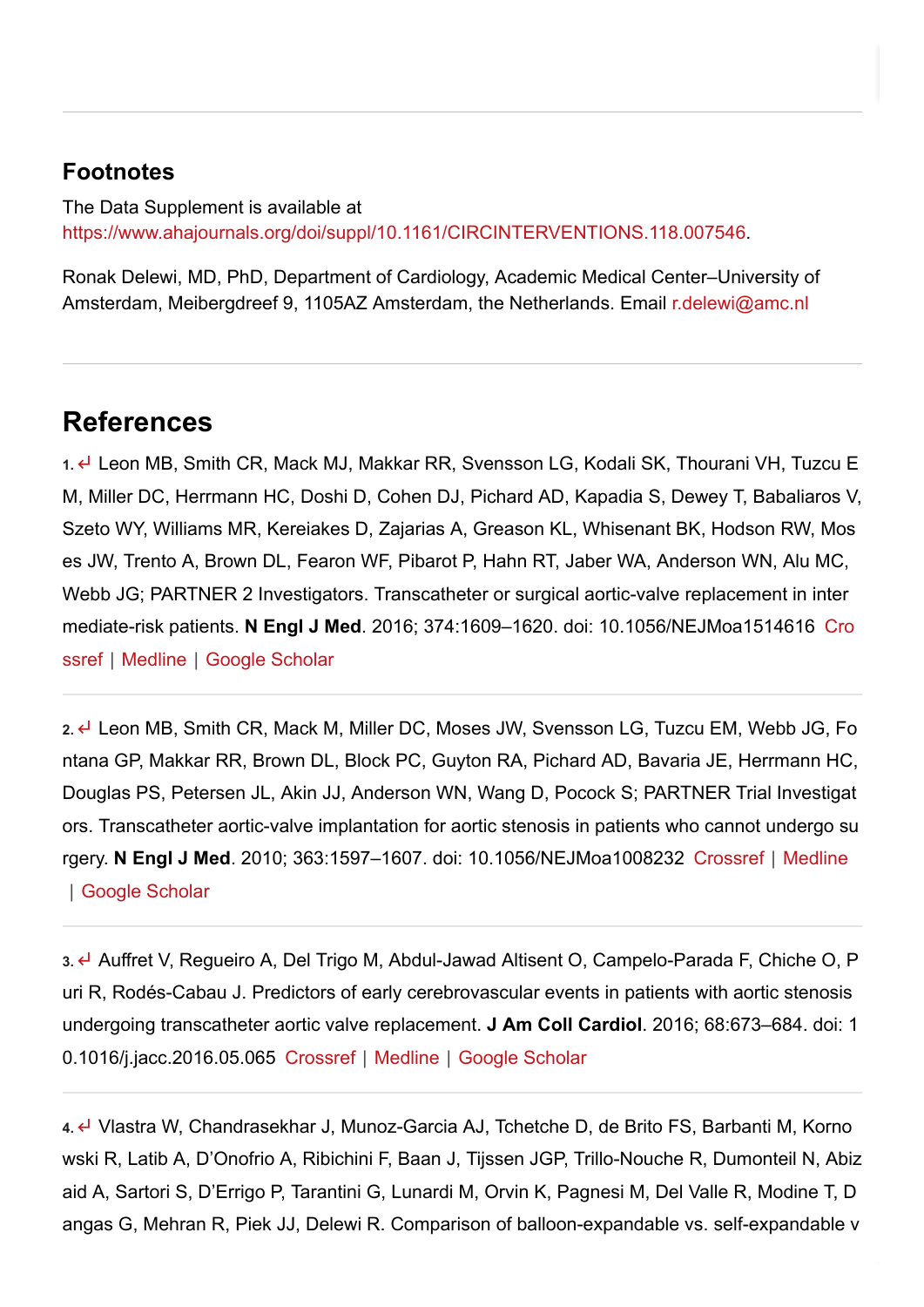alves in patients undergoing transfemoral transcatheter aortic valve implantation: from the CENT ER-Collaboration. **Eur Heart J**[. 2018; 40:456–465. doi: 10.1093/eurheartj/ehy805](http://scholar.google.com/scholar_lookup?hl=en&volume=40&publication_year=2018&pages=456-465&journal=Eur+Heart+J&author=W+Vlastra&author=J+Chandrasekhar&author=AJ+Munoz-Garcia&author=D+Tchetche&author=FS+de+Brito&author=M+Barbanti&author=R+Kornowski&author=A+Latib&author=A+D%E2%80%99Onofrio&author=F+Ribichini&author=J+Baan&author=JGP+Tijssen&author=R+Trillo-Nouche&author=N+Dumonteil&author=A+Abizaid&author=S+Sartori&author=P+D%E2%80%99Errigo&author=G+Tarantini&author=M+Lunardi&author=K+Orvin&author=M+Pagnesi&author=R+Del+Valle&author=T+Modine&author=G+Dangas&author=R+Mehran&author=JJ+Piek&author=R+Delewi&title=Comparison+of+balloon-expandable+vs.+self-expandable+valves+in+patients+undergoing+transfemoral+transcatheter+aortic+valve+implantation%3A+from+the+CENTER-Collaboration.) [Crossref](https://www.ahajournals.org/servlet/linkout?suffix=e_1_3_4_5_2&dbid=16&doi=10.1161%2FCIRCINTERVENTIONS.118.007546&key=10.1093%2Feurheartj%2Fehy805) | Go ogle Scholar

**5.** Kappetein AP, Head SJ, Généreux P, Piazza N, van Mieghem NM, Blackstone EH, Brott TG, Cohen DJ, Cutlip DE, van Es GA, Hahn RT, Kirtane AJ, Krucoff MW, Kodali S, Mack MJ, Mehran R, Rodés-Cabau J, Vranckx P, Webb JG, Windecker S, Serruys PW, Leon MB. Updated standar dized endpoint definitions for transcatheter aortic valve implantation: the Valve Academic Resear ch Consortium-2 consensus document. **J Am Coll Cardiol**. 2012; 60:1438–1454. doi: 10.1016/j.j acc.2012.09.001 [Crossref](https://www.ahajournals.org/servlet/linkout?suffix=e_1_3_4_6_2&dbid=16&doi=10.1161%2FCIRCINTERVENTIONS.118.007546&key=10.1016%2Fj.jacc.2012.09.001) | [Medline](https://www.ahajournals.org/servlet/linkout?suffix=e_1_3_4_6_2&dbid=8&doi=10.1161%2FCIRCINTERVENTIONS.118.007546&key=23036636) | [Google Scholar](http://scholar.google.com/scholar_lookup?hl=en&volume=60&publication_year=2012&pages=1438-1454&journal=J+Am+Coll+Cardiol&author=AP+Kappetein&author=SJ+Head&author=P+G%C3%A9n%C3%A9reux&author=N+Piazza&author=NM+van+Mieghem&author=EH+Blackstone&author=TG+Brott&author=DJ+Cohen&author=DE+Cutlip&author=GA+van+Es&author=RT+Hahn&author=AJ+Kirtane&author=MW+Krucoff&author=S+Kodali&author=MJ+Mack&author=R+Mehran&author=J+Rod%C3%A9s-Cabau&author=P+Vranckx&author=JG+Webb&author=S+Windecker&author=PW+Serruys&author=MB+Leon&title=Updated+standardized+endpoint+definitions+for+transcatheter+aortic+valve+implantation%3A+the+Valve+Academic+Research+Consortium-2+consensus+document.)

**6.** Leon MB, Piazza N, Nikolsky E, Blackstone EH, Cutlip DE, Kappetein AP, Krucoff MW, Mack M, Mehran R, Miller C, Morel MA, Petersen J, Popma JJ, Takkenberg JJ, Vahanian A, van Es G A, Vranckx P, Webb JG, Windecker S, Serruys PW. Standardized endpoint definitions for transca theter aortic valve implantation clinical trials: a consensus report from the Valve Academic Resea rch Consortium. **J Am Coll Cardiol**[. 2011; 57:253–269. doi: 10.1016/j.jacc.2010.12.005](https://www.ahajournals.org/servlet/linkout?suffix=e_1_3_4_7_2&dbid=16&doi=10.1161%2FCIRCINTERVENTIONS.118.007546&key=10.1016%2Fj.jacc.2010.12.005) Crossre f | [Medline](https://www.ahajournals.org/servlet/linkout?suffix=e_1_3_4_7_2&dbid=8&doi=10.1161%2FCIRCINTERVENTIONS.118.007546&key=21216553) | [Google Scholar](http://scholar.google.com/scholar_lookup?hl=en&volume=57&publication_year=2011&pages=253-269&journal=J+Am+Coll+Cardiol&author=MB+Leon&author=N+Piazza&author=E+Nikolsky&author=EH+Blackstone&author=DE+Cutlip&author=AP+Kappetein&author=MW+Krucoff&author=M+Mack&author=R+Mehran&author=C+Miller&author=MA+Morel&author=J+Petersen&author=JJ+Popma&author=JJ+Takkenberg&author=A+Vahanian&author=GA+van+Es&author=P+Vranckx&author=JG+Webb&author=S+Windecker&author=PW+Serruys&title=Standardized+endpoint+definitions+for+transcatheter+aortic+valve+implantation+clinical+trials%3A+a+consensus+report+from+the+Valve+Academic+Research+Consortium.)

7. ← Bernardi FL, Ribeiro HB, Carvalho LA, Sarmento-Leite R, Mangione JA, Lemos PA, Abizaid A, Grube E, Rodes-Cabau J, de Brito FS. Direct transcatheter heart valve implantation versus im plantation with balloon predilatation: insights from the Brazilian Transcatheter Aortic Valve Repla cement Registry. **Circ Cardiovasc Interv**. 2016; 9:e003605. doi: 10.1161/CIRCINTERVENTION S.116.003605 [Link](https://www.ahajournals.org/doi/10.1161/CIRCINTERVENTIONS.116.003605) | [Google Scholar](http://scholar.google.com/scholar_lookup?hl=en&volume=9&publication_year=2016&pages=e003605&journal=Circ+Cardiovasc+Interv&author=FL+Bernardi&author=HB+Ribeiro&author=LA+Carvalho&author=R+Sarmento-Leite&author=JA+Mangione&author=PA+Lemos&author=A+Abizaid&author=E+Grube&author=J+Rodes-Cabau&author=FS+de+Brito&title=Direct+transcatheter+heart+valve+implantation+versus+implantation+with+balloon+predilatation%3A+insights+from+the+Brazilian+Transcatheter+Aortic+Valve+Replacement+Registry.)

**8.** Chieffo A, Petronio AS, Mehilli J, Chandrasekhar J, Sartori S, Lefèvre T, Presbitero P, Capra nzano P, Tchetche D, Iadanza A, Sardella G, Van Mieghem NM, Meliga E, Dumonteil N, Fraccaro C, Trabattoni D, Mikhail G, Sharma S, Ferrer MC, Naber C, Kievit P, Baber U, Snyder C, Sharma M, Morice MC, Mehran R; WIN-TAVI Investigators. 1-year clinical outcomes in women after trans catheter aortic valve replacement: results from the first WIN-TAVI registry. **JACC Cardiovasc Int erv**. 2018; 11:1–12. doi: 10.1016/j.jcin.2017.09.034 [Crossref](https://www.ahajournals.org/servlet/linkout?suffix=e_1_3_4_9_2&dbid=16&doi=10.1161%2FCIRCINTERVENTIONS.118.007546&key=10.1016%2Fj.jcin.2017.09.034) | [Medline](https://www.ahajournals.org/servlet/linkout?suffix=e_1_3_4_9_2&dbid=8&doi=10.1161%2FCIRCINTERVENTIONS.118.007546&key=29301640) | [Google Scholar](http://scholar.google.com/scholar_lookup?hl=en&volume=11&publication_year=2018&pages=1-12&journal=JACC+Cardiovasc+Interv&author=A+Chieffo&author=AS+Petronio&author=J+Mehilli&author=J+Chandrasekhar&author=S+Sartori&author=T+Lef%C3%A8vre&author=P+Presbitero&author=P+Capranzano&author=D+Tchetche&author=A+Iadanza&author=G+Sardella&author=NM+Van+Mieghem&author=E+Meliga&author=N+Dumonteil&author=C+Fraccaro&author=D+Trabattoni&author=G+Mikhail&author=S+Sharma&author=MC+Ferrer&author=C+Naber&author=P+Kievit&author=U+Baber&author=C+Snyder&author=M+Sharma&author=MC+Morice&author=R+Mehran&title=1-year+clinical+outcomes+in+women+after+transcatheter+aortic+valve+replacement%3A+results+from+the+first+WIN-TAVI+registry.)

**9.** Codner P, Levi A, Gargiulo G, Praz F, Hayashida K, Watanabe Y, Mylotte D, Debry N, Barba nti M, Lefèvre T, Modine T, Bosmans J, Windecker S, Barbash I, Sinning JM, Nickenig G, Barshe shet A, Kornowski R. Impact of renal dysfunction on results of transcatheter aortic valve replace ment outcomes in a large multicenter cohort. **Am J Cardiol**. 2016; 118:1888–1896. doi: 10.1016/ j.amjcard.2016.08.082 [Crossref](https://www.ahajournals.org/servlet/linkout?suffix=e_1_3_4_10_2&dbid=16&doi=10.1161%2FCIRCINTERVENTIONS.118.007546&key=10.1016%2Fj.amjcard.2016.08.082) | [Medline](https://www.ahajournals.org/servlet/linkout?suffix=e_1_3_4_10_2&dbid=8&doi=10.1161%2FCIRCINTERVENTIONS.118.007546&key=27726854) | [Google Scholar](http://scholar.google.com/scholar_lookup?hl=en&volume=118&publication_year=2016&pages=1888-1896&journal=Am+J+Cardiol&author=P+Codner&author=A+Levi&author=G+Gargiulo&author=F+Praz&author=K+Hayashida&author=Y+Watanabe&author=D+Mylotte&author=N+Debry&author=M+Barbanti&author=T+Lef%C3%A8vre&author=T+Modine&author=J+Bosmans&author=S+Windecker&author=I+Barbash&author=JM+Sinning&author=G+Nickenig&author=A+Barsheshet&author=R+Kornowski&title=Impact+of+renal+dysfunction+on+results+of+transcatheter+aortic+valve+replacement+outcomes+in+a+large+multicenter+cohort.)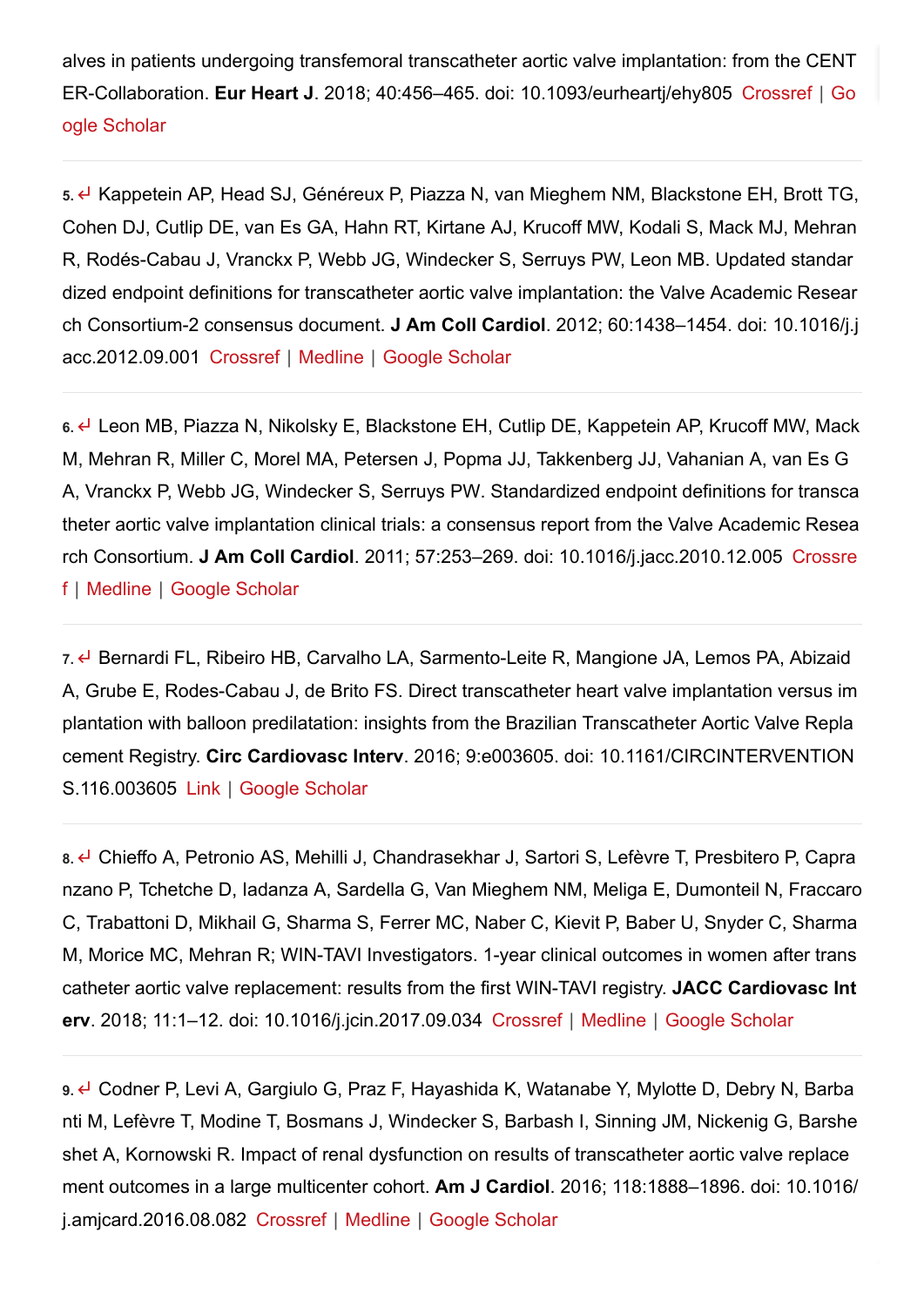**10.** Dangas GD, Lefèvre T, Kupatt C, Tchetche D, Schäfer U, Dumonteil N, Webb JG, Colombo A, Windecker S, Ten Berg JM, Hildick-Smith D, Mehran R, Boekstegers P, Linke A, Tron C, Van Belle E, Asgar AW, Fach A, Jeger R, Sardella G, Hink HU, Husser O, Grube E, Deliargyris EN, L echthaler I, Bernstein D, Wijngaard P, Anthopoulos P, Hengstenberg C; BRAVO-3 Investigators. Bivalirudin versus heparin anticoagulation in transcatheter aortic valve replacement: the randomi zed BRAVO-3 trial. **J Am Coll Cardiol**[. 2015; 66:2860–2868. doi: 10.1016/j.jacc.2015.10.003](https://www.ahajournals.org/servlet/linkout?suffix=e_1_3_4_11_2&dbid=16&doi=10.1161%2FCIRCINTERVENTIONS.118.007546&key=10.1016%2Fj.jacc.2015.10.003) Cr ossref | [Medline](https://www.ahajournals.org/servlet/linkout?suffix=e_1_3_4_11_2&dbid=8&doi=10.1161%2FCIRCINTERVENTIONS.118.007546&key=26477635) | [Google Scholar](http://scholar.google.com/scholar_lookup?hl=en&volume=66&publication_year=2015&pages=2860-2868&journal=J+Am+Coll+Cardiol&author=GD+Dangas&author=T+Lef%C3%A8vre&author=C+Kupatt&author=D+Tchetche&author=U+Sch%C3%A4fer&author=N+Dumonteil&author=JG+Webb&author=A+Colombo&author=S+Windecker&author=JM+Ten+Berg&author=D+Hildick-Smith&author=R+Mehran&author=P+Boekstegers&author=A+Linke&author=C+Tron&author=E+Van+Belle&author=AW+Asgar&author=A+Fach&author=R+Jeger&author=G+Sardella&author=HU+Hink&author=O+Husser&author=E+Grube&author=EN+Deliargyris&author=I+Lechthaler&author=D+Bernstein&author=P+Wijngaard&author=P+Anthopoulos&author=C+Hengstenberg&title=Bivalirudin+versus+heparin+anticoagulation+in+transcatheter+aortic+valve+replacement%3A+the+randomized+BRAVO-3+trial.)

**11.** Lunardi M, Pesarini G, Zivelonghi C, Piccoli A, Geremia G, Ariotti S, Rossi A, Gambaro A, Gottin L, Faggian G, Vassanelli C, Ribichini F. Clinical outcomes of transcatheter aortic valve imp lantation: from learning curve to proficiency. **Open Heart**. 2016; 3:e000420. doi: 10.1136/openhrt -2016-000420 [Crossref](https://www.ahajournals.org/servlet/linkout?suffix=e_1_3_4_12_2&dbid=16&doi=10.1161%2FCIRCINTERVENTIONS.118.007546&key=10.1136%2Fopenhrt-2016-000420) | [Medline](https://www.ahajournals.org/servlet/linkout?suffix=e_1_3_4_12_2&dbid=8&doi=10.1161%2FCIRCINTERVENTIONS.118.007546&key=27621826) | [Google Scholar](http://scholar.google.com/scholar_lookup?hl=en&volume=3&publication_year=2016&pages=e000420&journal=Open+Heart&author=M+Lunardi&author=G+Pesarini&author=C+Zivelonghi&author=A+Piccoli&author=G+Geremia&author=S+Ariotti&author=A+Rossi&author=A+Gambaro&author=L+Gottin&author=G+Faggian&author=C+Vassanelli&author=F+Ribichini&title=Clinical+outcomes+of+transcatheter+aortic+valve+implantation%3A+from+learning+curve+to+proficiency.)

**12.** Pagnesi M, Jabbour RJ, Latib A, Kawamoto H, Tanaka A, Regazzoli D, Mangieri A, Montalt o C, Ancona MB, Giannini F, Chieffo A, Montorfano M, Monaco F, Castiglioni A, Alfieri O, Colomb o A. Usefulness of predilation before transcatheter aortic valve implantation. **Am J Cardiol**. 2016 ; 118:107–112. doi: 10.1016/j.amjcard.2016.04.018 [Crossref](https://www.ahajournals.org/servlet/linkout?suffix=e_1_3_4_13_2&dbid=16&doi=10.1161%2FCIRCINTERVENTIONS.118.007546&key=10.1016%2Fj.amjcard.2016.04.018) | [Medline](https://www.ahajournals.org/servlet/linkout?suffix=e_1_3_4_13_2&dbid=8&doi=10.1161%2FCIRCINTERVENTIONS.118.007546&key=27184169) | [Google Scholar](http://scholar.google.com/scholar_lookup?hl=en&volume=118&publication_year=2016&pages=107-112&journal=Am+J+Cardiol&author=M+Pagnesi&author=RJ+Jabbour&author=A+Latib&author=H+Kawamoto&author=A+Tanaka&author=D+Regazzoli&author=A+Mangieri&author=C+Montalto&author=MB+Ancona&author=F+Giannini&author=A+Chieffo&author=M+Montorfano&author=F+Monaco&author=A+Castiglioni&author=O+Alfieri&author=A+Colombo&title=Usefulness+of+predilation+before+transcatheter+aortic+valve+implantation.)

**13.** Sabate M, Canovas S, Garcia E, Hernandez Antolin R, Maroto L, Hernandez JM, Alonso Br iales JH, Munoz Garcia AJ, Gutierrez-Ibanes E, Rodriguez-Roda J; Collaborators of the TAVI Nat ional Group. In-hospital and mid-term predictors of mortality after transcatheter aortic valve impla ntation: data from the TAVI National Registry 2010-2011. **Rev Esp Cardiol (Engl Ed)**. 2013; 66:9 49–958. doi: 10.1016/j.rec.2013.07.003 [Medline](https://www.ahajournals.org/servlet/linkout?suffix=e_1_3_4_14_2&dbid=8&doi=10.1161%2FCIRCINTERVENTIONS.118.007546&key=24774108) | [Google Scholar](http://scholar.google.com/scholar_lookup?hl=en&volume=66&publication_year=2013&pages=949-958&journal=Rev+Esp+Cardiol+%28Engl+Ed%29&author=M+Sabate&author=S+Canovas&author=E+Garcia&author=R+Hernandez+Antolin&author=L+Maroto&author=JM+Hernandez&author=JH+Alonso+Briales&author=AJ+Munoz+Garcia&author=E+Gutierrez-Ibanes&author=J+Rodriguez-Roda&title=In-hospital+and+mid-term+predictors+of+mortality+after+transcatheter+aortic+valve+implantation%3A+data+from+the+TAVI+National+Registry+2010-2011.)

**14.** Tchetche D, Farah B, Misuraca L, Pierri A, Vahdat O, Lereun C, Dumonteil N, Modine T, La skar M, Eltchaninoff H, Himbert D, Iung B, Teiger E, Chevreul K, Lievre M, Lefevre T, Donzeau-G ouge P, Gilard M, Fajadet J. Cerebrovascular events post-transcatheter aortic valve replacement in a large cohort of patients: a FRANCE-2 registry substudy. **JACC Cardiovasc Interv**. 2014; 7:1 138–1145. doi: 10.1016/j.jcin.2014.04.018 [Crossref](https://www.ahajournals.org/servlet/linkout?suffix=e_1_3_4_15_2&dbid=16&doi=10.1161%2FCIRCINTERVENTIONS.118.007546&key=10.1016%2Fj.jcin.2014.04.018) | [Medline](https://www.ahajournals.org/servlet/linkout?suffix=e_1_3_4_15_2&dbid=8&doi=10.1161%2FCIRCINTERVENTIONS.118.007546&key=25240554) | [Google Scholar](http://scholar.google.com/scholar_lookup?hl=en&volume=7&publication_year=2014&pages=1138-1145&journal=JACC+Cardiovasc+Interv&author=D+Tchetche&author=B+Farah&author=L+Misuraca&author=A+Pierri&author=O+Vahdat&author=C+Lereun&author=N+Dumonteil&author=T+Modine&author=M+Laskar&author=H+Eltchaninoff&author=D+Himbert&author=B+Iung&author=E+Teiger&author=K+Chevreul&author=M+Lievre&author=T+Lefevre&author=P+Donzeau-Gouge&author=M+Gilard&author=J+Fajadet&title=Cerebrovascular+events+post-transcatheter+aortic+valve+replacement+in+a+large+cohort+of+patients%3A+a+FRANCE-2+registry+substudy.)

**15.** Tamburino C, Barbanti M, D'Errigo P, Ranucci M, Onorati F, Covello RD, Santini F, Rosato S, Santoro G, Fusco D, Grossi C, Seccareccia F; OBSERVANT Research Group. 1-year outcom es after transfemoral transcatheter or surgical aortic valve replacement: results from the Italian O BSERVANT study. **J Am Coll Cardiol**[. 2015; 66:804–812. doi: 10.1016/j.jacc.2015.06.013](https://www.ahajournals.org/servlet/linkout?suffix=e_1_3_4_16_2&dbid=16&doi=10.1161%2FCIRCINTERVENTIONS.118.007546&key=10.1016%2Fj.jacc.2015.06.013) Cros sref | [Medline](https://www.ahajournals.org/servlet/linkout?suffix=e_1_3_4_16_2&dbid=8&doi=10.1161%2FCIRCINTERVENTIONS.118.007546&key=26271063) | [Google Scholar](http://scholar.google.com/scholar_lookup?hl=en&volume=66&publication_year=2015&pages=804-812&journal=J+Am+Coll+Cardiol&author=C+Tamburino&author=M+Barbanti&author=P+D%E2%80%99Errigo&author=M+Ranucci&author=F+Onorati&author=RD+Covello&author=F+Santini&author=S+Rosato&author=G+Santoro&author=D+Fusco&author=C+Grossi&author=F+Seccareccia&title=1-year+outcomes+after+transfemoral+transcatheter+or+surgical+aortic+valve+replacement%3A+results+from+the+Italian+OBSERVANT+study.)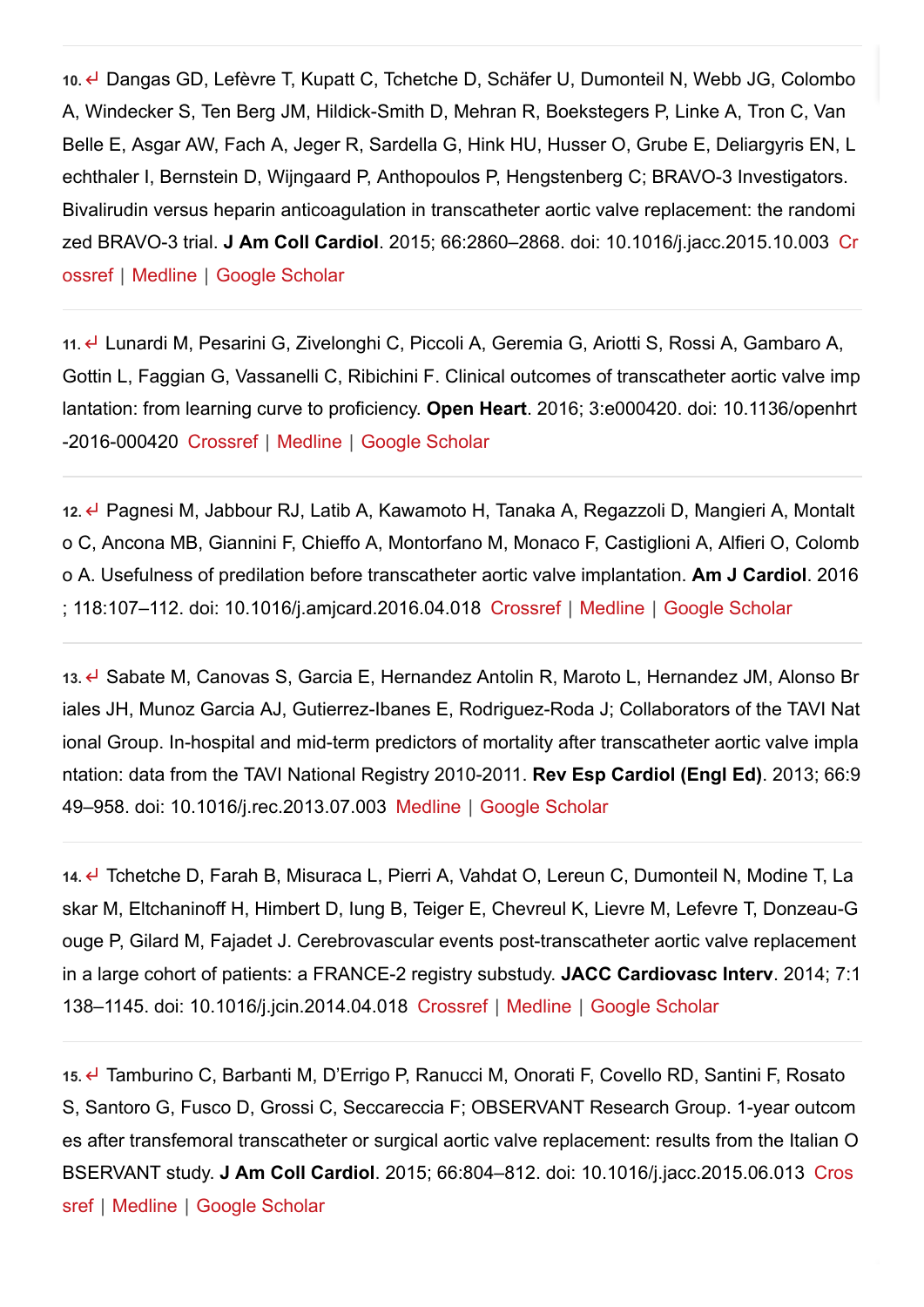**16.** Bravata DM, Olkin I. Simple pooling versus combining in meta-analysis. **Eval Health Prof**. 2001; 24:218–230. doi: 10.1177/01632780122034885 [Crossref](https://www.ahajournals.org/servlet/linkout?suffix=e_1_3_4_17_2&dbid=16&doi=10.1161%2FCIRCINTERVENTIONS.118.007546&key=10.1177%2F01632780122034885) | [Medline](https://www.ahajournals.org/servlet/linkout?suffix=e_1_3_4_17_2&dbid=8&doi=10.1161%2FCIRCINTERVENTIONS.118.007546&key=11523387) | [Google Scholar](http://scholar.google.com/scholar_lookup?hl=en&volume=24&publication_year=2001&pages=218-230&journal=Eval+Health+Prof&author=DM+Bravata&author=I+Olkin&title=Simple+pooling+versus+combining+in+meta-analysis.)

**17.** Neyeloff JL, Fuchs SC, Moreira LB. Meta-analyses and Forest plots using a microsoft excel spreadsheet: step-by-step guide focusing on descriptive data analysis. **BMC Res Notes**. 2012; 5:52. doi: 10.1186/1756-0500-5-52 [Crossref](https://www.ahajournals.org/servlet/linkout?suffix=e_1_3_4_18_2&dbid=16&doi=10.1161%2FCIRCINTERVENTIONS.118.007546&key=10.1186%2F1756-0500-5-52) | [Medline](https://www.ahajournals.org/servlet/linkout?suffix=e_1_3_4_18_2&dbid=8&doi=10.1161%2FCIRCINTERVENTIONS.118.007546&key=22264277) | [Google Scholar](http://scholar.google.com/scholar_lookup?hl=en&volume=5&publication_year=2012&pages=52&journal=BMC+Res+Notes&author=JL+Neyeloff&author=SC+Fuchs&author=LB+Moreira&title=Meta-analyses+and+Forest+plots+using+a+microsoft+excel+spreadsheet%3A+step-by-step+guide+focusing+on+descriptive+data+analysis.)

**18.** Aggarwal SK, Delahunty Rn N, Menezes LJ, Perry R, Wong B, Reinthaler M, Ozkor M, Mull en MJ. Patterns of solid particle embolization during transcatheter aortic valve implantation and c orrelation with aortic valve calcification. **J Interv Cardiol**. 2018; 31:648–654. doi: 10.1111/joic.12 526 [Crossref](https://www.ahajournals.org/servlet/linkout?suffix=e_1_3_4_19_2&dbid=16&doi=10.1161%2FCIRCINTERVENTIONS.118.007546&key=10.1111%2Fjoic.12526) | [Medline](https://www.ahajournals.org/servlet/linkout?suffix=e_1_3_4_19_2&dbid=8&doi=10.1161%2FCIRCINTERVENTIONS.118.007546&key=29900591) | [Google Scholar](http://scholar.google.com/scholar_lookup?hl=en&volume=31&publication_year=2018&pages=648-654&journal=J+Interv+Cardiol&author=SK+Aggarwal&author=N+Delahunty+Rn&author=LJ+Menezes&author=R+Perry&author=B+Wong&author=M+Reinthaler&author=M+Ozkor&author=MJ+Mullen&title=Patterns+of+solid+particle+embolization+during+transcatheter+aortic+valve+implantation+and+correlation+with+aortic+valve+calcification.)

**19.** Beohar N, Kirtane AJ, Blackstone E, Waksman R, Holmes D, Minha S, Alli O, Suri RM, Sve nsson LG, Leon M, Kodali S. Trends in complications and outcomes of patients undergoing trans femoral transcatheter aortic valve replacement: experience from the PARTNER continued access registry. **JACC Cardiovasc Interv**. 2016; 9:355–363. doi: 10.1016/j.jcin.2015.10.050 [Crossref](https://www.ahajournals.org/servlet/linkout?suffix=e_1_3_4_20_2&dbid=16&doi=10.1161%2FCIRCINTERVENTIONS.118.007546&key=10.1016%2Fj.jcin.2015.10.050) | [Medline](https://www.ahajournals.org/servlet/linkout?suffix=e_1_3_4_20_2&dbid=8&doi=10.1161%2FCIRCINTERVENTIONS.118.007546&key=26803420) | [Google Scholar](http://scholar.google.com/scholar_lookup?hl=en&volume=9&publication_year=2016&pages=355-363&journal=JACC+Cardiovasc+Interv&author=N+Beohar&author=AJ+Kirtane&author=E+Blackstone&author=R+Waksman&author=D+Holmes&author=S+Minha&author=O+Alli&author=RM+Suri&author=LG+Svensson&author=M+Leon&author=S+Kodali&title=Trends+in+complications+and+outcomes+of+patients+undergoing+transfemoral+transcatheter+aortic+valve+replacement%3A+experience+from+the+PARTNER+continued+access+registry.)

**20.** Kapadia SR, Kodali S, Makkar R, Mehran R, Lazar RM, Zivadinov R, Dwyer MG, Jilaihawi H, Virmani R, Anwaruddin S, Thourani VH, Nazif T, Mangner N, Woitek F, Krishnaswamy A, Mick S, Chakravarty T, Nakamura M, McCabe JM, Satler L, Zajarias A, Szeto WY, Svensson L, Alu M C, White RM, Kraemer C, Parhizgar A, Leon MB, Linke A; SENTINEL Trial Investigators. Protecti on against cerebral embolism during transcatheter aortic valve replacement. **J Am Coll Cardiol**. 2017; 69:367–377. doi: 10.1016/j.jacc.2016.10.023 [Crossref](https://www.ahajournals.org/servlet/linkout?suffix=e_1_3_4_21_2&dbid=16&doi=10.1161%2FCIRCINTERVENTIONS.118.007546&key=10.1016%2Fj.jacc.2016.10.023) | [Medline](https://www.ahajournals.org/servlet/linkout?suffix=e_1_3_4_21_2&dbid=8&doi=10.1161%2FCIRCINTERVENTIONS.118.007546&key=27815101) | [Google Scholar](http://scholar.google.com/scholar_lookup?hl=en&volume=69&publication_year=2017&pages=367-377&journal=J+Am+Coll+Cardiol&author=SR+Kapadia&author=S+Kodali&author=R+Makkar&author=R+Mehran&author=RM+Lazar&author=R+Zivadinov&author=MG+Dwyer&author=H+Jilaihawi&author=R+Virmani&author=S+Anwaruddin&author=VH+Thourani&author=T+Nazif&author=N+Mangner&author=F+Woitek&author=A+Krishnaswamy&author=S+Mick&author=T+Chakravarty&author=M+Nakamura&author=JM+McCabe&author=L+Satler&author=A+Zajarias&author=WY+Szeto&author=L+Svensson&author=MC+Alu&author=RM+White&author=C+Kraemer&author=A+Parhizgar&author=MB+Leon&author=A+Linke&title=Protection+against+cerebral+embolism+during+transcatheter+aortic+valve+replacement.)

21. <u>←</u> Schmidt T, Schlüter M, Alessandrini H, Akdag O, Schewel D, Schewel J, Thielsen T, Kreidel F, Bader R, Romero M, Ladich E, Virmani R, Schäfer U, Kuck KH, Frerker C. Histology of debris captured by a cerebral protection system during transcatheter valve-in-valve implantation. **Heart**. 2016; 102:1573–1580. doi: 10.1136/heartjnl-2016-309597 [Crossref](https://www.ahajournals.org/servlet/linkout?suffix=e_1_3_4_22_2&dbid=16&doi=10.1161%2FCIRCINTERVENTIONS.118.007546&key=10.1136%2Fheartjnl-2016-309597) | [Medline](https://www.ahajournals.org/servlet/linkout?suffix=e_1_3_4_22_2&dbid=8&doi=10.1161%2FCIRCINTERVENTIONS.118.007546&key=27220695) | [Google Scholar](http://scholar.google.com/scholar_lookup?hl=en&volume=102&publication_year=2016&pages=1573-1580&journal=Heart&author=T+Schmidt&author=M+Schl%C3%BCter&author=H+Alessandrini&author=O+Akdag&author=D+Schewel&author=J+Schewel&author=T+Thielsen&author=F+Kreidel&author=R+Bader&author=M+Romero&author=E+Ladich&author=R+Virmani&author=U+Sch%C3%A4fer&author=KH+Kuck&author=C+Frerker&title=Histology+of+debris+captured+by+a+cerebral+protection+system+during+transcatheter+valve-in-valve+implantation.)

**22.** Van Mieghem NM, Schipper ME, Ladich E, Faqiri E, van der Boon R, Randjgari A, Schultz C, Moelker A, van Geuns RJ, Otsuka F, Serruys PW, Virmani R, de Jaegere PP. Histopathology of embolic debris captured during transcatheter aortic valve replacement. **Circulation**. 2013; 12 7:2194–2201. doi: 10.1161/CIRCULATIONAHA.112.001091 [Link](https://www.ahajournals.org/doi/10.1161/circulationaha.112.001091) | [Google Scholar](http://scholar.google.com/scholar_lookup?hl=en&volume=127&publication_year=2013&pages=2194-2201&journal=Circulation&author=NM+Van+Mieghem&author=ME+Schipper&author=E+Ladich&author=E+Faqiri&author=R+van+der+Boon&author=A+Randjgari&author=C+Schultz&author=A+Moelker&author=RJ+van+Geuns&author=F+Otsuka&author=PW+Serruys&author=R+Virmani&author=PP+de+Jaegere&title=Histopathology+of+embolic+debris+captured+during+transcatheter+aortic+valve+replacement.)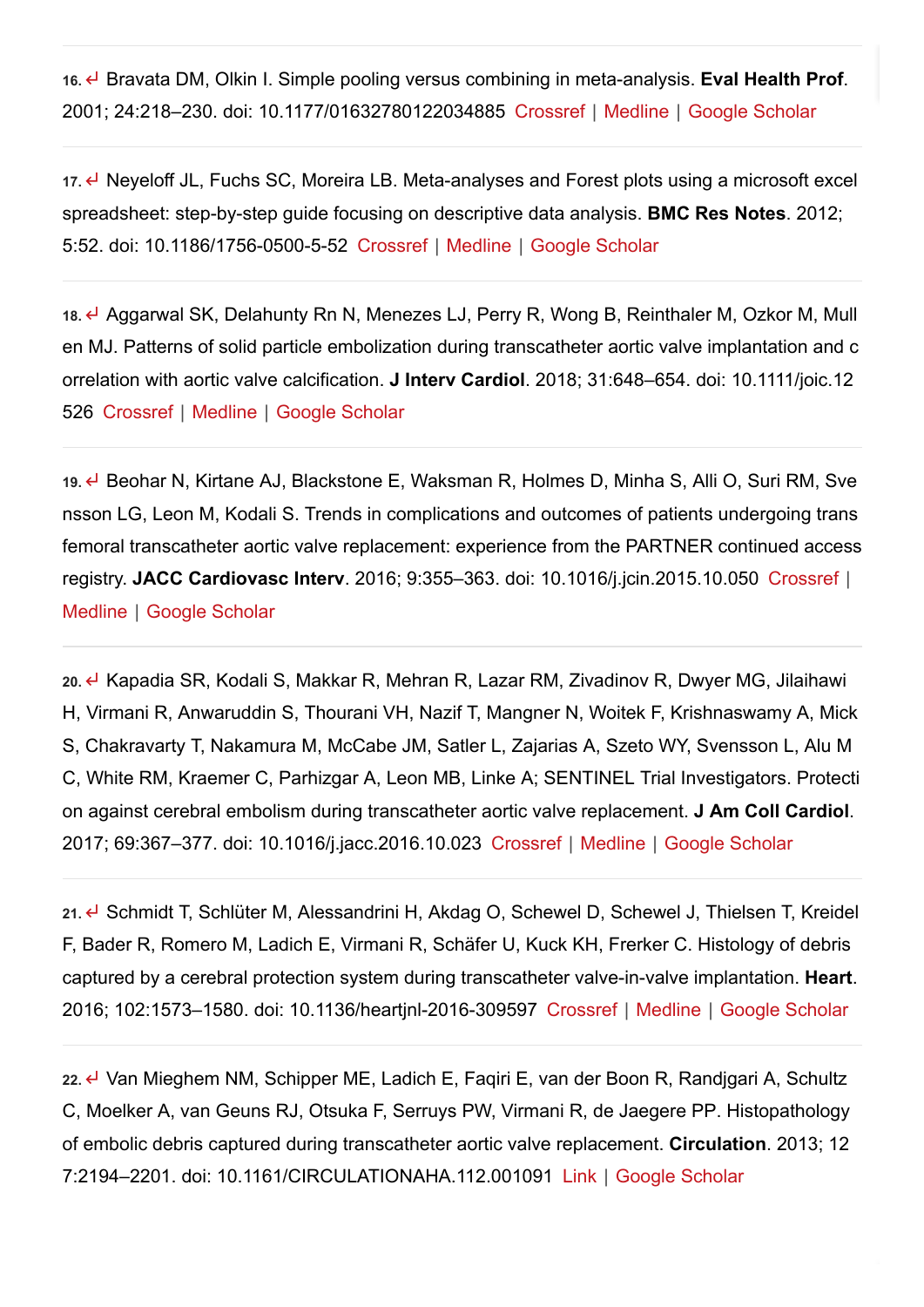**23.** Kleiman NS, Maini BJ, Reardon MJ, Conte J, Katz S, Rajagopal V, Kauten J, Hartman A, M cKay R, Hagberg R, Huang J, Popma J, CoreValve I. Neurological events following transcatheter aortic valve replacement and their predictors: a report from the CoreValve Trials. **Circ Cardiovas c Interv**. 2016; 9:e003551. [Link](https://www.ahajournals.org/doi/10.1161/CIRCINTERVENTIONS.115.003551) | [Google Scholar](http://scholar.google.com/scholar_lookup?hl=en&volume=9&publication_year=2016&pages=e003551&journal=Circ+Cardiovasc+Interv&author=NS+Kleiman&author=BJ+Maini&author=MJ+Reardon&author=J+Conte&author=S+Katz&author=V+Rajagopal&author=J+Kauten&author=A+Hartman&author=R+McKay&author=R+Hagberg&author=J+Huang&author=J+Popma&author=I+CoreValve&title=Neurological+events+following+transcatheter+aortic+valve+replacement+and+their+predictors%3A+a+report+from+the+CoreValve+Trials.)

**24.** Vlastra W, Vendrik J, Koch KT, Baan J, Piek JJ, Delewi R. Cerebral protection devices durin g transcatheter aortic valve implantation. **Trends Cardiovasc Med**. 2018; 28:412–418. doi: 10.1 016/j.tcm.2018.01.007 [Crossref](https://www.ahajournals.org/servlet/linkout?suffix=e_1_3_4_25_2&dbid=16&doi=10.1161%2FCIRCINTERVENTIONS.118.007546&key=10.1016%2Fj.tcm.2018.01.007) | [Medline](https://www.ahajournals.org/servlet/linkout?suffix=e_1_3_4_25_2&dbid=8&doi=10.1161%2FCIRCINTERVENTIONS.118.007546&key=29428159) | [Google Scholar](http://scholar.google.com/scholar_lookup?hl=en&volume=28&publication_year=2018&pages=412-418&journal=Trends+Cardiovasc+Med&author=W+Vlastra&author=J+Vendrik&author=KT+Koch&author=J+Baan&author=JJ+Piek&author=R+Delewi&title=Cerebral+protection+devices+during+transcatheter+aortic+valve+implantation.)

25. ← Seeger J, Gonska B, Otto M, Rottbauer W, Wöhrle J. Cerebral embolic protection during tra nscatheter aortic valve replacement significantly reduces death and stroke compared with unprot ected procedures. **JACC Cardiovasc Interv**. 2017; 10:2297–2303. doi: 10.1016/j.jcin.2017.06.0 37 [Crossref](https://www.ahajournals.org/servlet/linkout?suffix=e_1_3_4_26_2&dbid=16&doi=10.1161%2FCIRCINTERVENTIONS.118.007546&key=10.1016%2Fj.jcin.2017.06.037) | [Medline](https://www.ahajournals.org/servlet/linkout?suffix=e_1_3_4_26_2&dbid=8&doi=10.1161%2FCIRCINTERVENTIONS.118.007546&key=28917515) | [Google Scholar](http://scholar.google.com/scholar_lookup?hl=en&volume=10&publication_year=2017&pages=2297-2303&journal=JACC+Cardiovasc+Interv&author=J+Seeger&author=B+Gonska&author=M+Otto&author=W+Rottbauer&author=J+W%C3%B6hrle&title=Cerebral+embolic+protection+during+transcatheter+aortic+valve+replacement+significantly+reduces+death+and+stroke+compared+with+unprotected+procedures.)

 $\land$  Back to top

# **Circulation: Cardiovascular Interventions**

**AHA Journals** [Arteriosclerosis, Thrombosis, and Vascular Biology \(ATVB\)](https://www.ahajournals.org/journal/atvb) **[Circulation](https://www.ahajournals.org/journal/circ)** [Circ: Arrhythmia and Electrophysiology](https://www.ahajournals.org/journal/circep) [Circ: Genomic and Precision Medicine](https://www.ahajournals.org/journal/circgen) [Circ: Cardiovascular Imaging](https://www.ahajournals.org/journal/circimaging) [Circ: Cardiovascular Interventions](https://www.ahajournals.org/journal/circinterventions) [Circ: Cardiovascular Quality & Outcomes](https://www.ahajournals.org/journal/circoutcomes) [Circ: Heart Failure](https://www.ahajournals.org/journal/circheartfailure) [Circulation Research](https://www.ahajournals.org/journal/res) [Hypertension](https://www.ahajournals.org/journal/hyp) **[Stroke](https://www.ahajournals.org/journal/str)** [Journal of the American Heart Association \(JAHA\)](https://www.ahajournals.org/journal/jaha)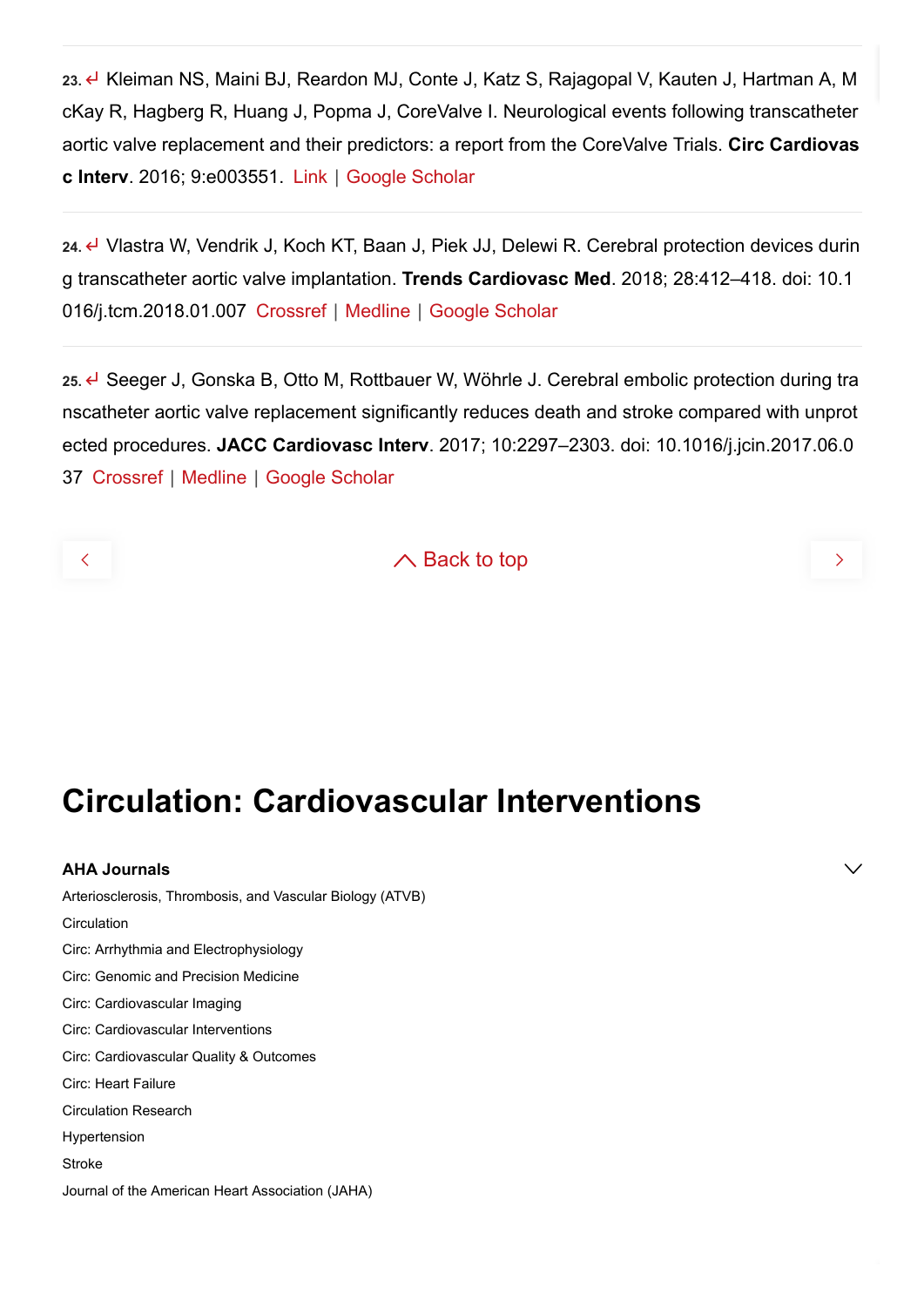### **Journal Information**

[About Circ: Cardiovascular Interventions](https://www.ahajournals.org/circinterventions/about) [Editorial Board](https://www.ahajournals.org/circinterventions/editorial-board) **[Reprints](https://www.ahajournals.org/commercial-reprints)** [Customer Service and Ordering Information](https://www.ahajournals.org/custserv) [AHA Journals RSS Feeds](https://www.ahajournals.org/feeds.jsp) [For International Users](https://www.ahajournals.org/international-users) [Institutions/Librarians FAQ](https://www.ahajournals.org/custserv/institutionalFAQ) [For Subscribers](https://www.ahajournals.org/custserv/subscribe) [Subscriber Help](https://www.ahajournals.org/custserv/help) [Wolters Kluwer Privacy Policy](https://journals.lww.com/_layouts/15/oaks.journals/privacy.aspx)

### **Subjects**

[All Subjects](https://www.ahajournals.org/allSubjects) [Arrhythmia and Electrophysiology](https://www.ahajournals.org/browse/circinterventions?taxonomyUri=hwp-journal-coll&tagUri=arel) [Basic, Translational, and Clinical Research](https://www.ahajournals.org/browse/circinterventions?taxonomyUri=hwp-journal-coll&tagUri=btcr) [Critical Care and Resuscitation](https://www.ahajournals.org/browse/circinterventions?taxonomyUri=hwp-journal-coll&tagUri=ccr) [Epidemiology, Lifestyle, and Prevention](https://www.ahajournals.org/browse/circinterventions?taxonomyUri=hwp-journal-coll&tagUri=elp) **[Genetics](https://www.ahajournals.org/browse/circinterventions?taxonomyUri=hwp-journal-coll&tagUri=gen)** [Heart Failure and Cardiac Disease](https://www.ahajournals.org/browse/circinterventions?taxonomyUri=hwp-journal-coll&tagUri=hfcd) [Hypertension](https://www.ahajournals.org/browse/circinterventions?taxonomyUri=hwp-journal-coll&tagUri=hyp) [Imaging and Diagnostic Testing](https://www.ahajournals.org/browse/circinterventions?taxonomyUri=hwp-journal-coll&tagUri=idt) [Intervention, Surgery, Transplantation](https://www.ahajournals.org/browse/circinterventions?taxonomyUri=hwp-journal-coll&tagUri=ist) [Quality and Outcomes](https://www.ahajournals.org/browse/circinterventions?taxonomyUri=hwp-journal-coll&tagUri=qo) [Stroke](https://www.ahajournals.org/browse/circinterventions?taxonomyUri=hwp-journal-coll&tagUri=str) [Vascular Disease](https://www.ahajournals.org/browse/circinterventions?taxonomyUri=hwp-journal-coll&tagUri=vasc)

### **Features**

[Advances in Interventional Cardiology](https://www.ahajournals.org/browse/circinterventions?taxonomyUri=features-menus&tagUri=circinterventions-advances) [Case Reports in Interventional Cardiology](https://www.ahajournals.org/browse/circinterventions?taxonomyUri=features-menus&tagUri=circinterventions-case-reports) [Clinical Dilemmas in Interventional Cardiology](https://www.ahajournals.org/browse/circinterventions?taxonomyUri=features-menus&tagUri=circinterventions-dilemmas) [Contemporary Reviews in Interventional Cardiology](https://www.ahajournals.org/browse/circinterventions?taxonomyUri=features-menus&tagUri=circinterventions-reviews)

### **Resources & Education**

[AHA Guidelines and Statements](http://professional.heart.org/professional/GuidelinesStatements/UCM_316885_Guidelines-Statements.jsp) [Information for Advertisers](http://advertising.lww.com/media-kits/circulation-cardiovascular-interventions.html)

### **For Authors & Reviewers**

[Instructions for Authors](https://www.ahajournals.org/circinterventions/author-instructions) [Submission Site](https://circinterventions-submit.aha-journals.org/) [Author Reprints](https://www.ahajournals.org/author-reprints)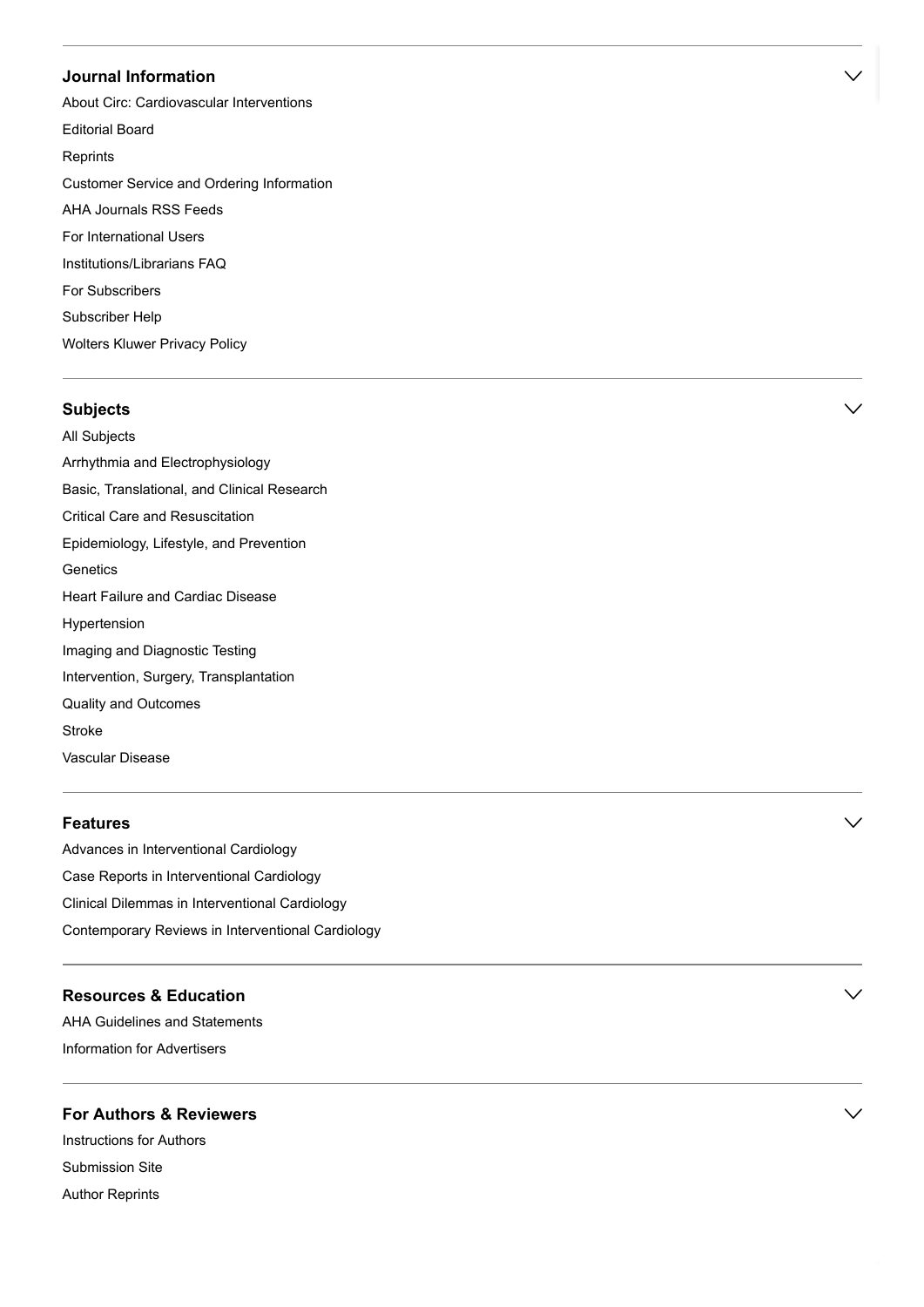

7373 Greenville Ave. Dallas, TX 75231

**Customer Service** 1-800-AHA-USA-1 1-800-242-8721 **[Local Info](http://www.heart.org/HEARTORG/localization/chooseState.jsp) [Contact Us](http://www.heart.org/HEARTORG/General/Contact-Us_UCM_308813_Article.jsp#.V0iRafkrJpg)**

### **ABOUT US**

| <b>About the AHA/ASA</b>            |  |
|-------------------------------------|--|
| 2016-17 Annual Report               |  |
| <b>AHA Financial Information</b>    |  |
| <b>Careers</b>                      |  |
| <b>SHOP</b>                         |  |
| <b>Latest Heart and Stroke News</b> |  |
| <b>AHA/ASA Media Newsroom</b>       |  |
| <b>Global Programs</b>              |  |

### **OUR SITES**

| <b>American Heart Association</b>  |  |
|------------------------------------|--|
| <b>American Stroke Association</b> |  |
| <b>Professional Heart Daily</b>    |  |
| <b>More Sites</b>                  |  |

### **TAKE ACTION**

| Advocate      |  |  |
|---------------|--|--|
| <b>Donate</b> |  |  |

 $\,>\,$ 

 $\overline{\phantom{0}}$